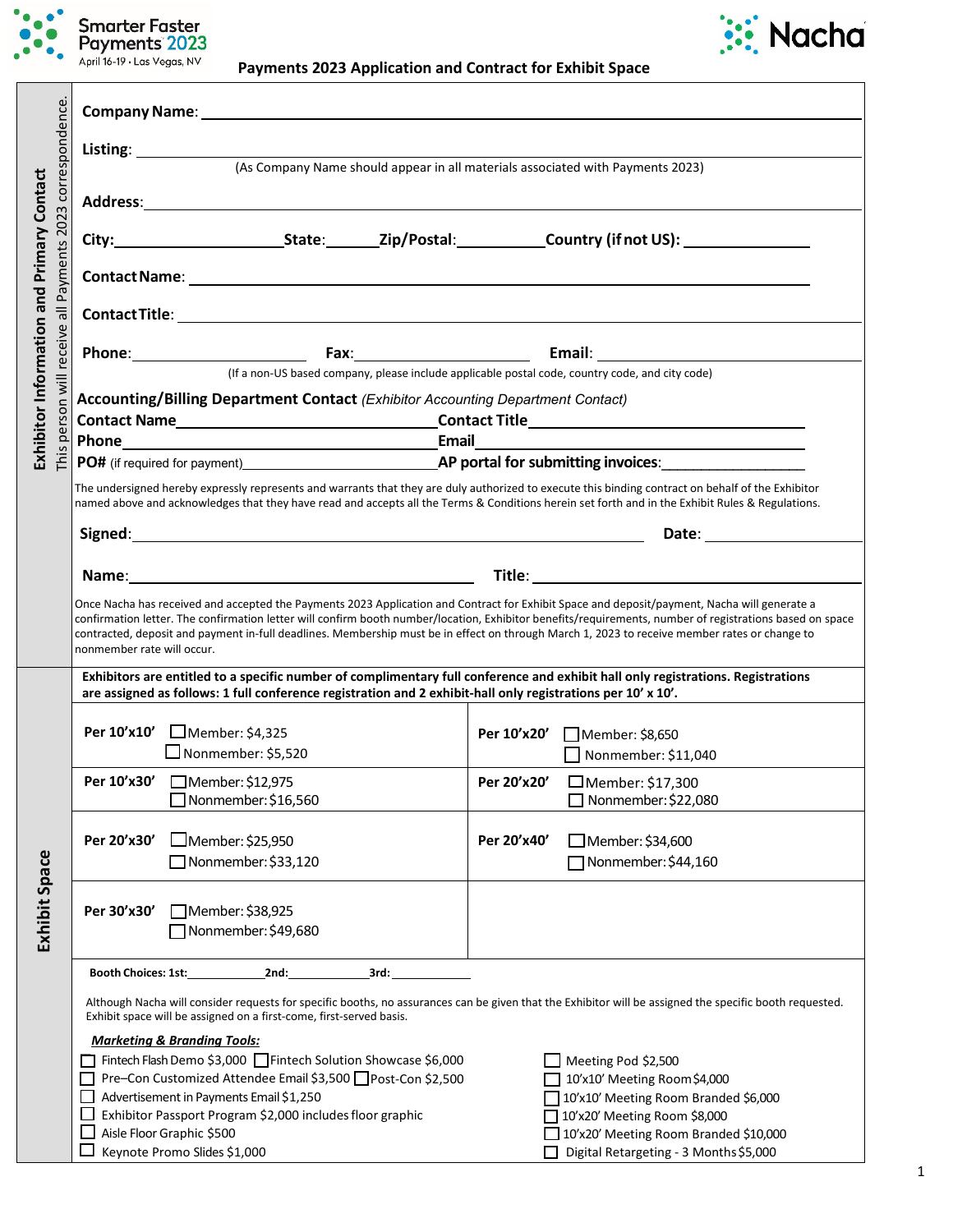#### **Prior to November 15, 2022 a non-refundable 50% deposit is required to confirm your exhibit booth space, after November 15, 2022 full payment is required with contract.**

**1) PAYMENT TERMS** For contracts received prior to November 15, 2022, a 50% non‐refundable deposit is due within 30 days of signing this Exhibitor Contract to reserve an exhibit booth. 100% of the remaining balance is due November 15, 2022. For contracts received from November 15, 2022 and forward, full payment is due upon submission of signed Exhibit Contract. Exhibit benefits will not be conveyed until Nacha receives full payment. Nacha has the right to charge a late fee of up to 1.5% per month, or the maximum amount allowable by applicable law, on all outstanding amounts owed.

## **2) PAYMENT REMITTANCE**

| <b>ACH/EFT *Preferred*</b><br>(non-wire, Domestic)     | <b>Online/Phone</b>                                                               | <b>Check</b>                                                                | <b>Wire</b> (International)            |
|--------------------------------------------------------|-----------------------------------------------------------------------------------|-----------------------------------------------------------------------------|----------------------------------------|
| M&T Bank<br>UPIC Rtn: 021052053<br>UPIC Acct: 59058945 | Login: nacha.org -or-<br>Call: 703-561-1100<br>All major credit cards<br>accepted | Nacha Attn: Accounting<br>2550 Wasser Terrace Ste. 400<br>Herndon, VA 20171 | Call: 703-561-3954<br>for instructions |

### **EXHIBITOR CONTRACT**

The Exhibitor hereby submits this Exhibitor Contract for exhibit space at Payments 2023 to Nacha and hereby acknowledges and agrees to the Exhibit Space Application Terms and Conditions set forth herein, as the same may exist today or as they may hereafter be updated or amended, all of which are incorporated herein by reference. The Exhibitor further agrees that, upon acceptance of this Payments 2023 Application and Contract for Exhibit Space by Nacha, it shall become a legally binding contract, enforceable against the Exhibitor in accordance with its terms. Nacha reserves the absolute right to reject or cancel this Contract for any reason and without prior notice. If Nacha cancels this Contract, for reasons other than Exhibitor's breach of this Agreement, Nacha will refund any exhibiting fees paid to Nacha or funds may be applied to Payments 2024. **understand Nacha's Conduct Properties of Conductions**<br>**understand Natha's Conduct Conditions**<br>**understand Conditions (and Conditions)**<br>**Example 2 PAYMENT REMITTANCE**<br>**Example 2 PAYMENT REMITTANCE**<br>**Example 2 PAYMENT REM** 

### **The Nacha Code of Conduct – Please Read and Initial this Code of Conduct**

Through integrity, professionalism and fairness, Nacha's Code of Conduct identifies the standards of behavior expected of our members, our various programs, and any non‐member organizations engaged in Nacha activities or providing services to Nacha.

We do business according to the highest standards, both ethically and legally. In order to be in good standing under our Code of Conduct, your organization and representatives must:

- **1.** Adhere to the spirit and letter of all applicable regulations and lawsincluding; antitrust, banking, privacy, and otherrelevant laws.
- **2.** Avoid participation, or appearance of participation, in any criminal offense or professionalmisconduct.
- <span id="page-1-0"></span>**3.** Conduct all activities and business in a professional manner that does not adversely affect the ACHNetwork.
- **4.** Remain current with all Nacha financialobligations.
- **5.** Comply with all applicable Nacha policies and procedures.
- **6.** Work together to promote the efficiency, reliability, and security of the ACH Network.

| Nacha reserves the right to disassociate itself from any organization that fails<br>to abide by these principles or otherwise brings discredit to Nacha and/or the |          |       |
|--------------------------------------------------------------------------------------------------------------------------------------------------------------------|----------|-------|
| payments profession. By signing this Application, you agree you have read and<br>understand Nacha's Code of Conduct.                                               | Initial: | Date: |

**For additional information please contact Holly Price, Phone: (703) 561-3960** | **Fax: (703) 713-1641** | **Email: [h](#page-1-0)[price@nacha.org](mailto:hprice@nacha.org)**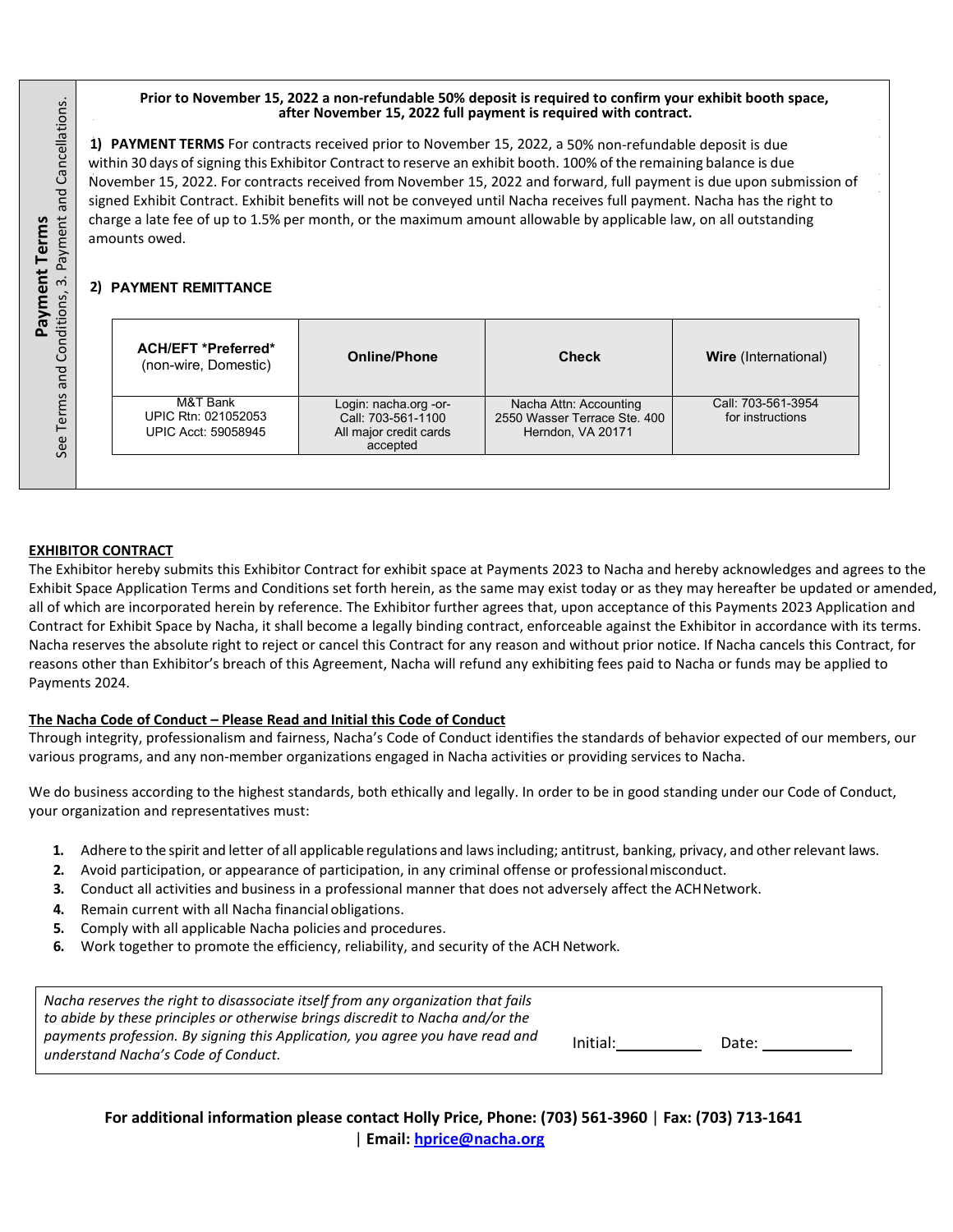# **Payments 2023 EXHIBITION SPACE APPLICATION TERMS AND CONDITIONS**

- **1. APPLICATIONS AND ELIGIBILITY** ‐ It is understood that the following terms are accepted as part of the contract between Nacha and the Exhibitor listed in the Payments 2023 Application and Contract for Exhibit Space (the "Exhibitor") to rent exhibit space at Payments 2023. The Payments 2023 Application and Contract for Exhibit Space (the "Exhibitor Contract") is attached here to and its terms are incorporated herein. Any entity whose proposed exhibit will enhance the business of banking and the purposes of Nacha's meeting or convention, and facilitate those purposes, may apply for booth space. Nacha reserves the right to reject any application. Nacha may cancel this contract with or without cause, and without prior notice. Nacha has complete discretion in the interpretation and enforcement of all terms and conditions governing exhibitors and this contract. Nacha agrees to work in good faith to resolve any unclear terms.
- **2. ASSIGNMENT OF SPACE** ‐ Classification of exhibits and assignment of booth space will be determined by Nacha. Nacha will assign space based on several factors including; receipt of an exhibitor contract and minimum deposit, individual vendor location preferences, and first-come, first-served space available basis.
- **3. PAYMENT AND CANCELLATION TERMS -** A 50% non‐refundable deposit is due within 30 days of signing of this Exhibitor Contract to hold exhibit space reservation. Payment of remaining 50% is due by November 15, 2022. **Any contract signed after November 15, 2022 must be paid in full upon submission of the Exhibitor Contract.**  Exhibitor cancellation requests must be received in writing. Refund of fees, less the non‐ refundable deposit, will only be paid for cancellations received by November 15, 2022. The fees are non‐ transferable. No Exhibitor benefits convey if booth space is cancelled. Payment in full is required before Exhibitor or his employees or agents may begin set- up. In the event of cancellation by an exhibitor, Nacha shall have the right to use any exhibit space assigned to Exhibitor to suit its convenience, including making such space available to another exhibitor. Nacha assumes no responsibility for having included the name of Exhibitor or descriptions of its products and/or services in the event marketing materials. If downsizing 2023 contracted exhibit booth, refund of fees will be paid as follows: a) 50% ofthe downsized contracted amount if written notice isreceived by November 15, 2022. b) No refund of the downsized contracted amount if written notice is received after November 15, 2022. If cancellation of exhibit space is received after the pre‐conference attendee lists have been distributed Nacha reserves the right to, among other things, (1) deny exhibiting organization's application to exhibit at the next year's Payments conference or (2) require the exhibiting organization to pay the full non-refundable contract fee to reserve the space at the next year's Payments conference.

Initial: Date:

**4. INSURANCE** ‐ Exhibitors wishing to insure their goods must do so at their own expense. All Exhibitors, their contractors and suppliers working in the exhibit hall are required to carry liability and property insurance. Exhibitors must operate and maintain their exhibits so that no injury will result to any person or property. Hazardous giveaways are prohibited.

- **5. DEFAULT OCCUPANCY** Any exhibitor failing to occupy space contracted for is not relieved of the obligation to pay for such space at the full rental price, and Nacha shall have the right to use such space as it sees fit to eliminate blank space in the exhibit hall, provided such booth space is not occupied by the time of the inspection of booths by Nacha.
- **6. ACCESS TO DISPLAYS** ‐ Nacha may from time to time promulgate rules governing hours of access to displays and eligibilities for admission thereto.
- **7. CONFLICTING MEETING & SOCIAL EVENTS** ‐ In the interest of the success of the entire convention and exhibition, Exhibitor agrees not to extend invitations, call meetings, or otherwise encourage absence of attendees from the convention's official planned activities or exhibit hall during the official hours of the convention and exhibition. Official hours include any event scheduled by Nacha, including those when the exhibit hall is closed or for which only limited invitations are extended. All events hosted by exhibitors, must be approved by Nacha in writing. Failure to do so may result in Nacha fining Exhibitor up to \$5,000, or Exhibitor not being permitted to exhibit at the conference the following year.
- **8. FORCE MAJEURE -** Neither party shall be held responsible for delays or non-performance caused by activities or factors beyond its reasonable control, including without limitation, war, weather, pandemics, strikes, lockouts, fires, acts of God, or terrorism or similar occurrence ("force majeure event"). If the conference is canceled on account of a force majeure event, Exhibitor may (i) request a refund of any fees paid hereunder; or (ii) request that the funds be applied to another Nacha event, including the following year's conference. Transition to an online or virtual platform shall not be deemed to be cancellation of the conference. Nacha in its sole discretion may transition the conference to a virtual event for health or safety considerations, in which case (i) this Agreement shall continue in full force; and (ii) Exhibitor may either (a) proceed with the lower cost virtual exhibit hall, in which case Exhibitor will work with Nacha to determine how the adjusted refund should be applied; or (b) request a full refund of any fees paid hereunder; or (c) request that the funds paid be applied to another Nacha event, including the following year's conference. Any refund will be netted against any Nacha outstanding invoices. This shall be Nacha's sole liability. While it's often necessary to partner with vendors when exhibiting at Nacha, these partners are often not affiliated with Nacha and therefore any costs and fees incurred are completely separate from Nacha exhibiting fees. Any charges from furniture rental, shipping, material handling, etc. are the sole responsibility of the exhibitor. Please be sure to review your individual agreements with these outside vendors.
- **9. MERGER/MANAGEMENT CHANGE** ‐ If an exhibiting organization changes management or merges into another organization, the contracted exhibit space becomes the responsibility of the new management/owner, subject to Nacha's right of refusal. This includes the responsibility for all contractedexhibit fees.
- **10. Nacha's RIGHT TO REMOVE THE EXHIBITOR'S PROPERTY** ‐ Nacha reserves the right to remove from the hotel or convention hall any, or all of, the property of Exhibitor should the conference or convention be cancelled or relocated or should Exhibitor violate any of the conditions of theExhibitor's Agreement. This right may be exercised without prior notice and without hearing.